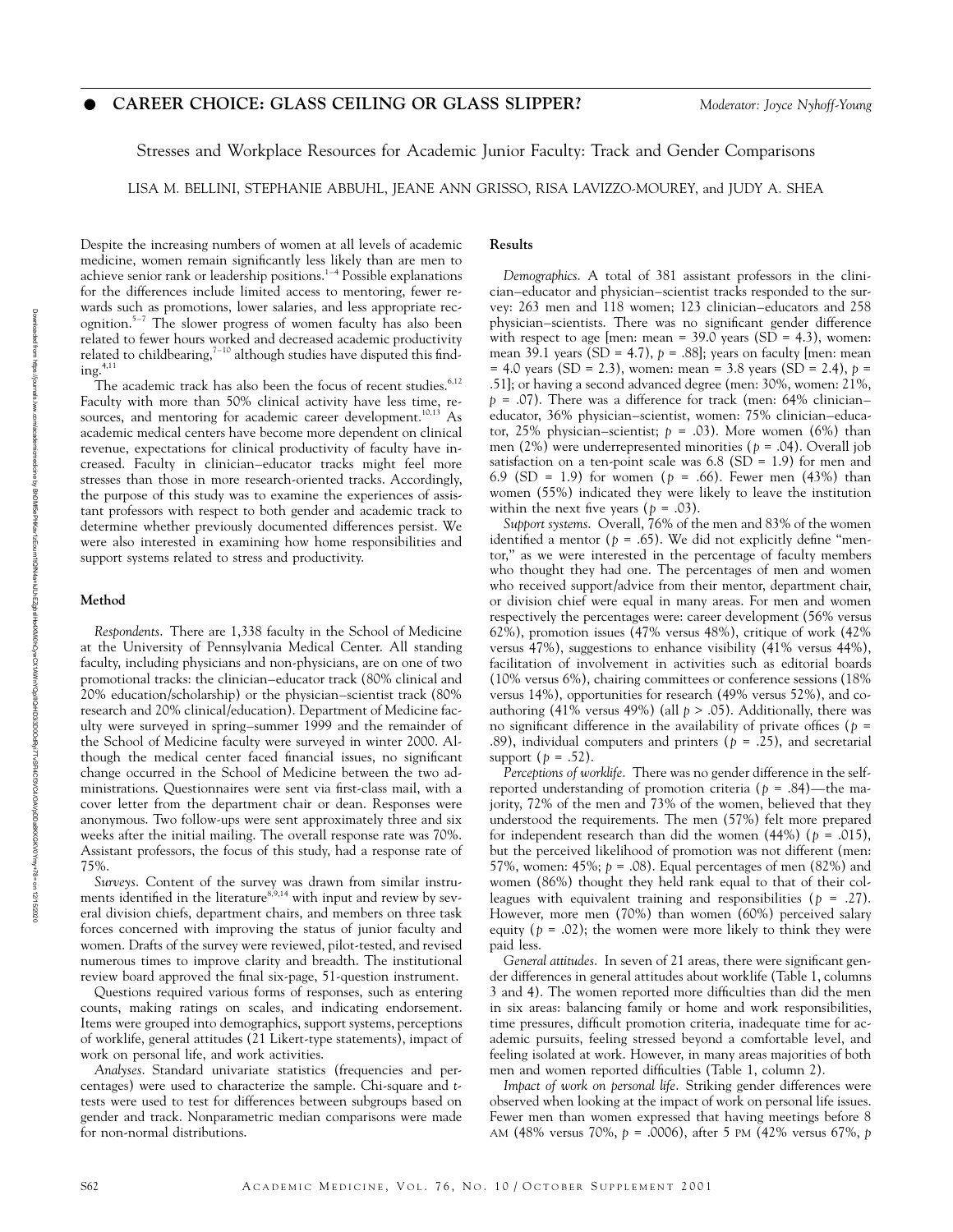| TABLE 1. Percentages of Junior Faculty Agreeing with Worklife-attitude Statements* |  |  |
|------------------------------------------------------------------------------------|--|--|
|                                                                                    |  |  |

| Statement                                              | % Total | % Men | % Women | р     | CE+ | PS‡ | р     |
|--------------------------------------------------------|---------|-------|---------|-------|-----|-----|-------|
| Difficulty balancing family/home/work responsibilities | 78      | 78    | 79      | .05   | 80  | 74  | .48   |
| Too many time pressures                                | 78      | 76    | 81      | .05   | 80  | 73  | .21   |
| Concern with burnout                                   | 67      | 65    | 69      | .31   | 71  | 57  | .002  |
| Inadequate recognition for clinical work               | 61      | 62    | 61      | .64   | 69  | 39  | .0001 |
| Inadequate recognition for teaching                    | 58      | 57    | 62      | .31   | 66  | 42  | .0001 |
| Too many clinical practice hassles                     | 59      | 61    | 54      | .02   | 63  | 46  | .003  |
| Too many clinical requirements/paperwork               | 58      | 59    | 55      | .70   | 62  | 44  | .02   |
| Feel overloaded all the time                           | 63      | 61    | 69      | .33   | 65  | 60  | .52   |
| Inadequate salary                                      | 54      | 55    | 52      | .08   | 57  | 46  | .004  |
| Promotion criteria too difficult to attain             | 60      | 56    | 69      | .05   | 61  | 57  | .71   |
| Insufficient protected time for research               | 57      | 55    | 62      | .24   | 67  | 37  | .001  |
| Inadequate time for academic pursuits                  | 54      | 49    | 63      | .04   | 65  | 29  | .001  |
| Lack of support for research (e.g., space, staff)      | 50      | 47    | 57      | .23   | 56  | 38  | .0013 |
| Insufficient job security                              | 45      | 46    | 43      | .85   | 41  | 52  | .09   |
| Feel stressed beyond a comfortable/energizing level    | 52      | 47    | 63      | .01   | 53  | 51  | .78   |
| Too little control over daily work life                | 46      | 44    | 50      | .25   | 54  | 29  | .0001 |
| Too much pressure to obtain extramural support         | 44      | 43    | 48      | .18   | 43  | 48  | .68   |
| Inadequate colleague support/collaboration             | 32      | 30    | 36      | .30   | 32  | 31  | .49   |
| Feel isolated at work                                  | 31      | 26    | 42      | .0001 | 29  | 36  | .35   |
| Lack of leadership opportunities                       | 31      | 29    | 36      | .32   | 34  | 24  | .0035 |
| Personality conflicts                                  | 18      | 17    | 20      | .58   | 20  | 14  | .25   |

\*Chi-square comparisons were done by grouping responses into three categories:  $1 =$  strongly disagree and  $2 =$  disagree;  $3 =$  neutral;  $4 =$  agree and  $5 =$  strongly agree. The percentages are shown for the ''agree'' and ''strongly agree'' category.

†Clinician–educator faculty.

‡Physician–scientist faculty.

= .0001), and on weekends (59% versus 77%, *p* = .0031) was difficult. The men were also less troubled by the lack of on-site child care (men =  $23\%$ ; women =  $45\%$ ,  $p = .0001$ ), part-time positions (men =  $10\%$ ; women =  $41\%$ ;  $p < .0001$ ), and emergency child care (men = 28%; women = 44%; *p* = .0023). The majority of men and women agreed that work affected their family or personal time before work (men = 65%; women = 70%; *p* = .35); after work (men = 91%; women = 93%; *p* = .52); and on weekends (men = 93%; women = 94%; *p* = .74).

*Work activities*. The men worked more hours per week than did the women,  $64$  (SD = 11.3) versus 59 (SD = 14.5) respectively  $(p < .0001)$ . Differences in academic productivity were significant. The median numbers of presentations were eight for men and five for women ( $p = .03$ ). The median numbers of publications were eight for men and four for women (*p* = .0005).

Potential explanations for the differences in hours worked per week were examined. There was no significant difference between the percentages of men and women who had children at home (79% versus 79%, respectively, *p* = .99). Among faculty with children, the women reported significantly more hours per week performing child care activities (25 hours versus 49 hours, *p* < .0001). There was a large difference between the percentages of men and women with a spouse or partner who was either a part-time or fulltime homemaker (50% versus 10%, respectively, *p* < .0001). Having children and a full-time working partner versus having children and a part-time or stay-at-home partner meant more stress with early meetings (*p* < .05) and work on weekends (*p* < .05), shorter hours at work (59 versus 65, *p* < .0001), and more hours in child care (41 versus 21,  $p < .0001$ ). The median number of publications was 7.5 for those who had full-time working partners versus 11 for those whose partners stayed home ( $p = .02$ ), and the median numbers of presentations were eight and 14 (*p* = .005), respectively.

When comparing responses for faculty in the physician–scientist track  $(n = 123)$  with those in the clinician–educator track  $(n = 123)$ 258), there was no difference in demographic characteristics except that more individuals in the physician–scientist track held a second advanced degree, 42% versus 20% (*p* = .0001). There was no difference in support systems, general perceptions regarding equity, or the impacts of work on personal life (all  $p > .05$ ). There were expected differences between physician–scientists and clinician– educators in grant activity (85% versus 53%, *p* < .0001), rates of participation in basic science research (88% versus 34%, *p* = .0001) and clinical trials (29% versus 73%, *p* = .0001), and feeling prepared for independent research (75% versus 43%, *p* = .0001). The median number of presentations was not higher (10 versus 8, *p* = .125), but the number of publications was  $(12 \text{ versus } 6, p = .0001)$ . In ten of 21 areas, there were large and significant differences in attitudes about worklife (Table 1, columns 6–8). Clinician–educators reported more difficulties than did physician–scientists in: concern with burnout, inadequate recognition for clinical work, inadequate recognition for teaching, too many clinical practice hassles, too many clinical requirements, inadequate salary, insufficient protected time for research, inadequate time for academic pursuits, lack of support for research, and too little control over daily work life.

Finally, to control for track, gender differences were examined among clinician–educators. Women were more troubled by offhour meetings and reported more hours devoted to childcare. Almost all other differences in attitudes and productivity were no longer apparent.

### **Discussion**

Much has been written about the barriers to advancement of women in academic medicine, but few have examined similar issues related to the advancement of men or the impacts of faculty track and partner roles on academic productivity. Possible explanations for barriers to successful advancement of junior faculty can be grouped into professional issues, academic climate, and personal issues.

Professional issues include preparation for research, support services, hours worked per week, and academic productivity. Like others, we found no differences in career preparation or support services.14 Although our junior faculty reported a great variety of supports from their mentors and department chairs, significant gen